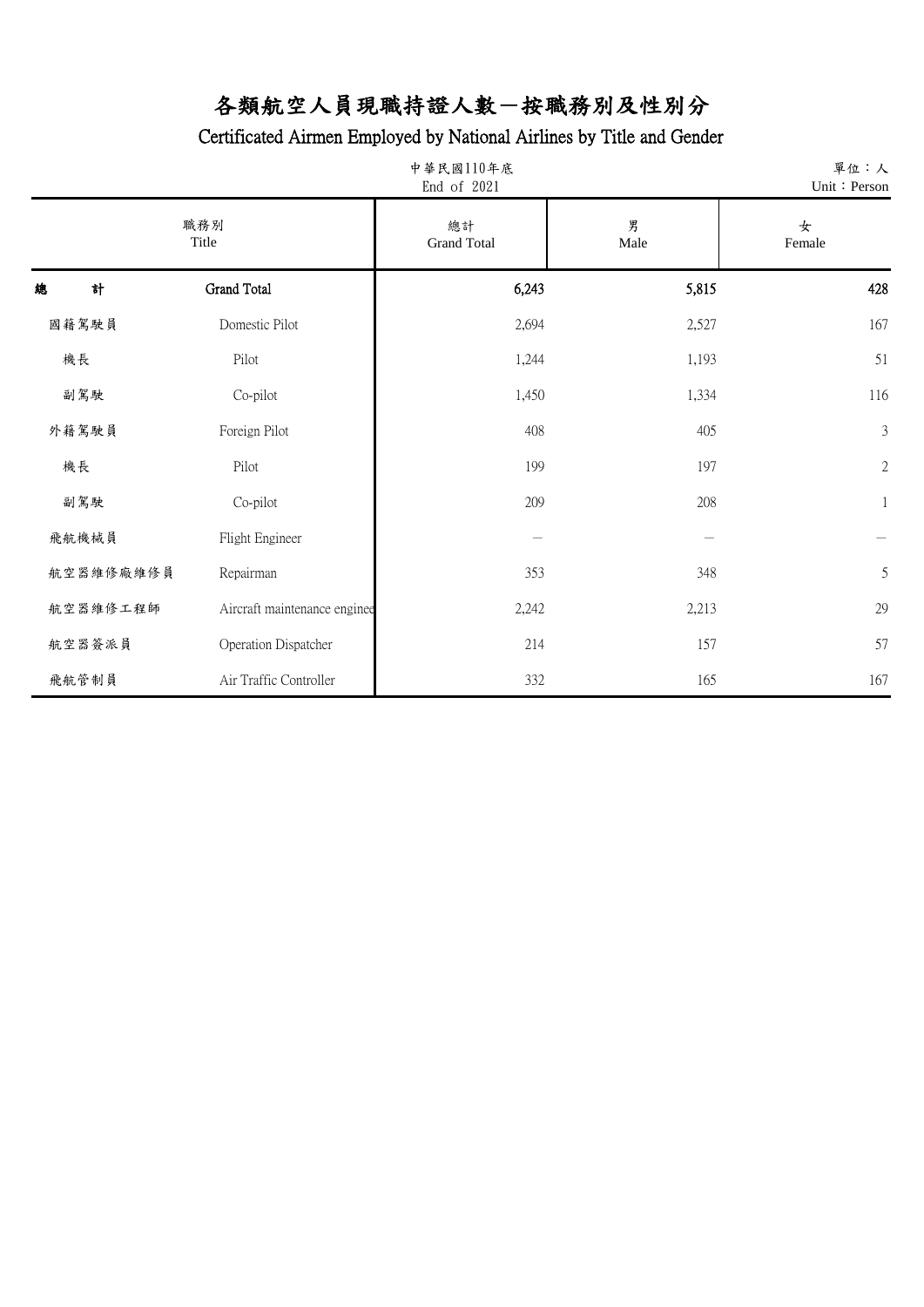| 中華民國109年底<br>End of 2020 |                              |       |           | 單位:人<br>Unit: Person |
|--------------------------|------------------------------|-------|-----------|----------------------|
|                          | 職務別<br>Title                 |       | 男<br>Male | 女<br>Female          |
| 計<br>總                   | Grand Total                  | 6,137 | 5,713     | 424                  |
| 國籍駕駛員                    | Domestic Pilot               | 2,654 | 2,484     | 170                  |
| 機長                       | Pilot                        | 1,258 | 1,204     | 54                   |
| 副駕駛                      | Co-pilot                     | 1,396 | 1,280     | 116                  |
| 外籍駕駛員                    | Foreign Pilot                | 426   | 423       | $\mathfrak{Z}$       |
| 機長                       | Pilot                        | 211   | 209       | $\sqrt{2}$           |
| 副駕駛                      | Co-pilot                     | 215   | 214       | $\mathbf{1}$         |
| 飛航機械員                    | Flight Engineer              |       |           |                      |
| 航空器維修廠維修員                | Repairman                    | 346   | 340       | $\boldsymbol{6}$     |
| 航空器維修工程師                 | Aircraft maintenance enginee | 2,184 | 2,159     | 25                   |
| 航空器簽派員                   | Operation Dispatcher         | 195   | 142       | 53                   |
| 飛航管制員                    | Air Traffic Controller       | 332   | 165       | 167                  |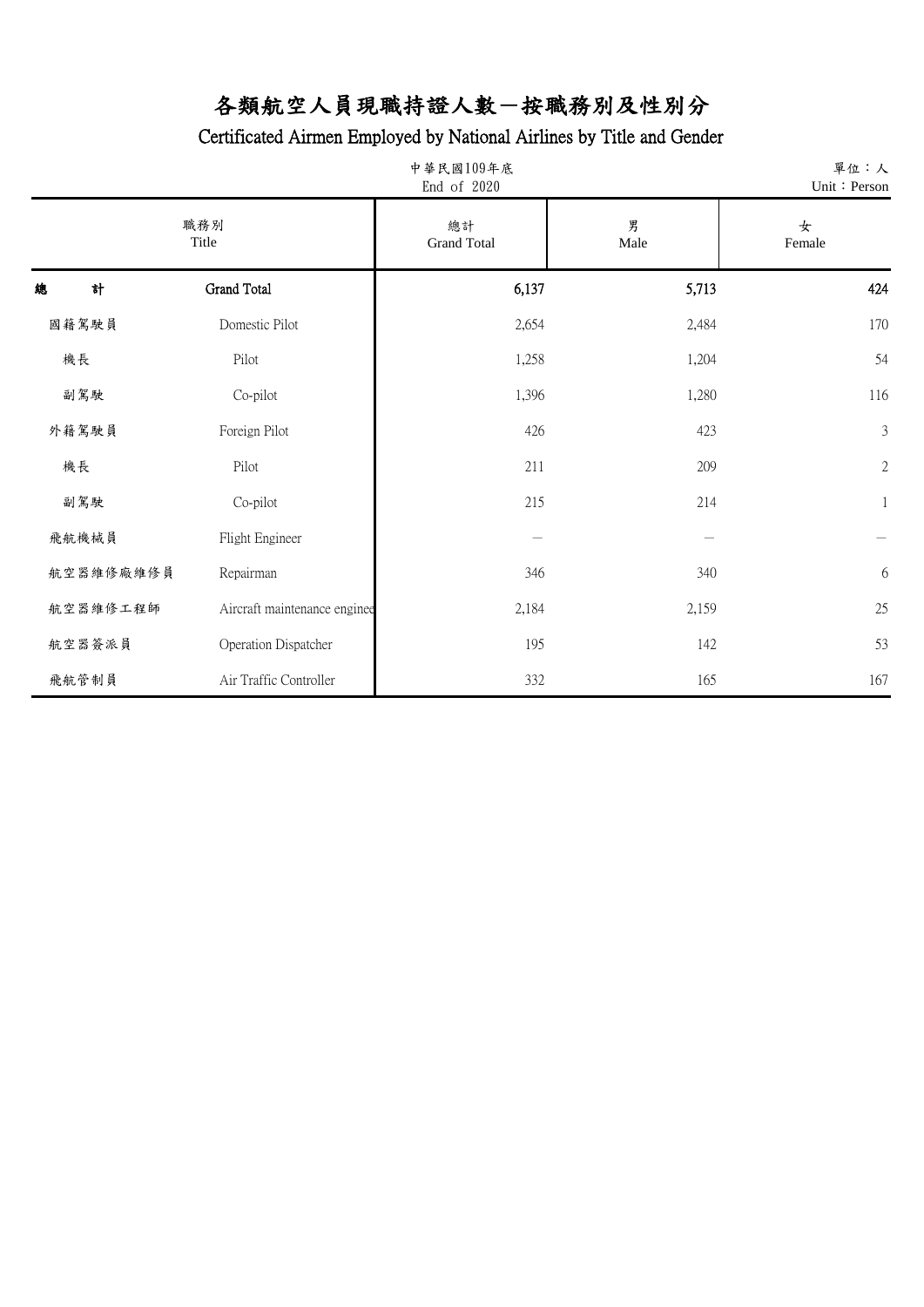| 中華民國108年底<br>End of 2019 |                              |                          | 單位:人<br>Unit: Person |                  |
|--------------------------|------------------------------|--------------------------|----------------------|------------------|
| 職務別<br>Title             |                              | 總計<br><b>Grand Total</b> | 男<br>Male            | 女<br>Female      |
| 計<br>總                   | Grand Total                  | 6,210                    | 5,801                | 409              |
| 國籍駕駛員                    | Domestic Pilot               | 2,714                    | 2,550                | 164              |
| 機長                       | Pilot                        | 1,276                    | 1,233                | 43               |
| 副駕駛                      | Co-pilot                     | 1,438                    | 1,317                | 121              |
| 外籍駕駛員                    | Foreign Pilot                | 448                      | 444                  | $\overline{4}$   |
| 機長                       | Pilot                        | 232                      | 230                  | $\sqrt{2}$       |
| 副駕駛                      | Co-pilot                     | 216                      | 214                  | $\sqrt{2}$       |
| 飛航機械員                    | Flight Engineer              |                          |                      |                  |
| 航空器維修廠維修員                | Repairman                    | 391                      | 385                  | $\boldsymbol{6}$ |
| 航空器維修工程師                 | Aircraft maintenance enginee | 2,131                    | 2,108                | 23               |
| 航空器簽派員                   | Operation Dispatcher         | 203                      | 152                  | 51               |
| 飛航管制員                    | Air Traffic Controller       | 323                      | 162                  | 161              |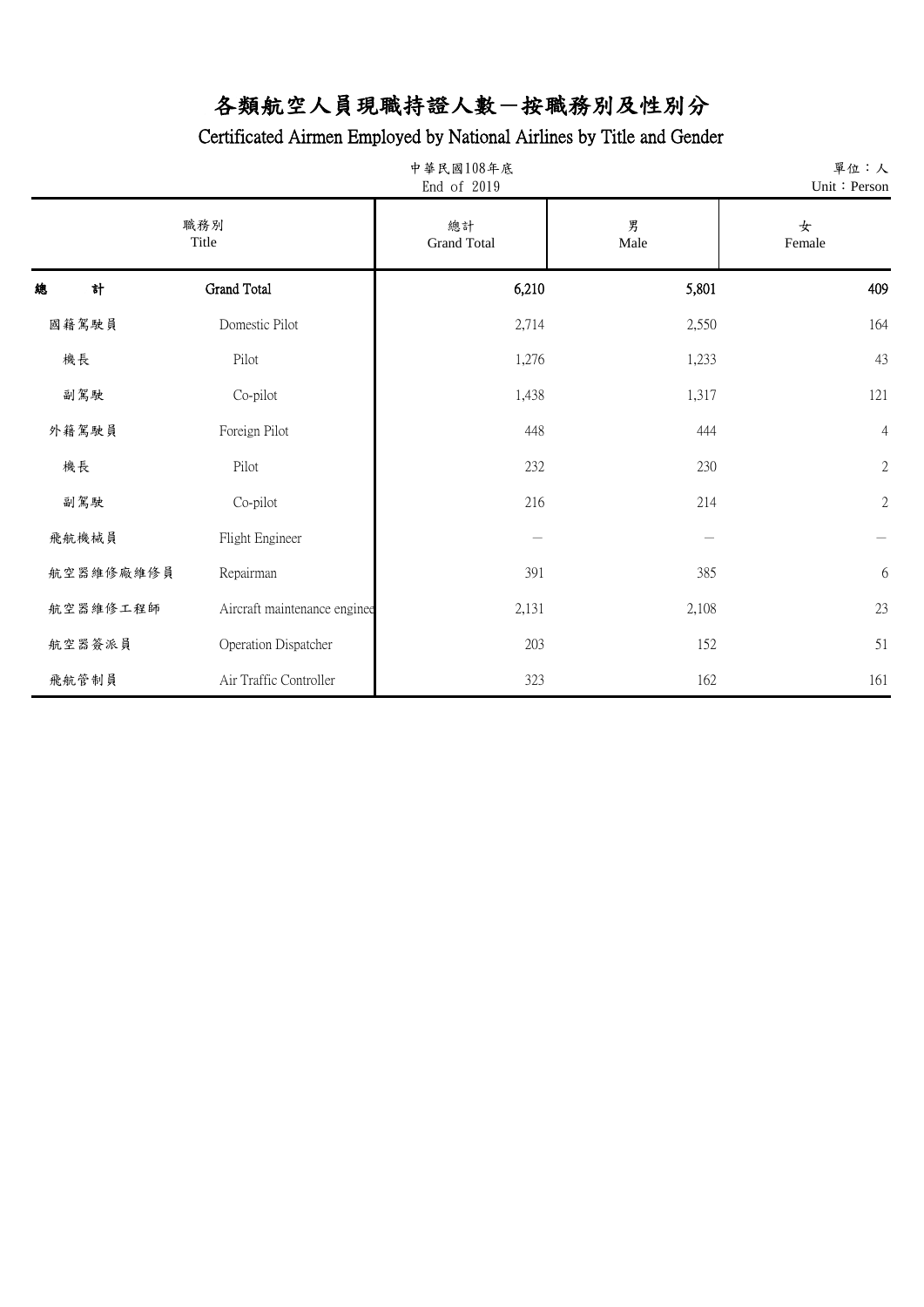| 中華民國107年底<br>End of 2018 |                              |                          | 單位:人<br>Unit: Person |                  |
|--------------------------|------------------------------|--------------------------|----------------------|------------------|
| 職務別<br>Title             |                              | 總計<br><b>Grand Total</b> | 男<br>Male            | 女<br>Female      |
| 計<br>總                   | Grand Total                  | 6,215                    | 5,816                | 399              |
| 國籍駕駛員                    | Domestic Pilot               | 2,682                    | 2,528                | 154              |
| 機長                       | Pilot                        | 1,217                    | 1,179                | 38               |
| 副駕駛                      | Co-pilot                     | 1,465                    | 1,349                | 116              |
| 外籍駕駛員                    | Foreign Pilot                | 453                      | 447                  | 6                |
| 機長                       | Pilot                        | 237                      | 232                  | 5                |
| 副駕駛                      | Co-pilot                     | 216                      | 215                  | $\mathbf{1}$     |
| 飛航機械員                    | Flight Engineer              |                          |                      |                  |
| 航空器維修廠維修員                | Repairman                    | 382                      | 376                  | $\boldsymbol{6}$ |
| 航空器維修工程師                 | Aircraft maintenance enginee | 2,190                    | 2,170                | 20               |
| 航空器簽派員                   | Operation Dispatcher         | 179                      | 132                  | 47               |
| 飛航管制員                    | Air Traffic Controller       | 329                      | 163                  | 166              |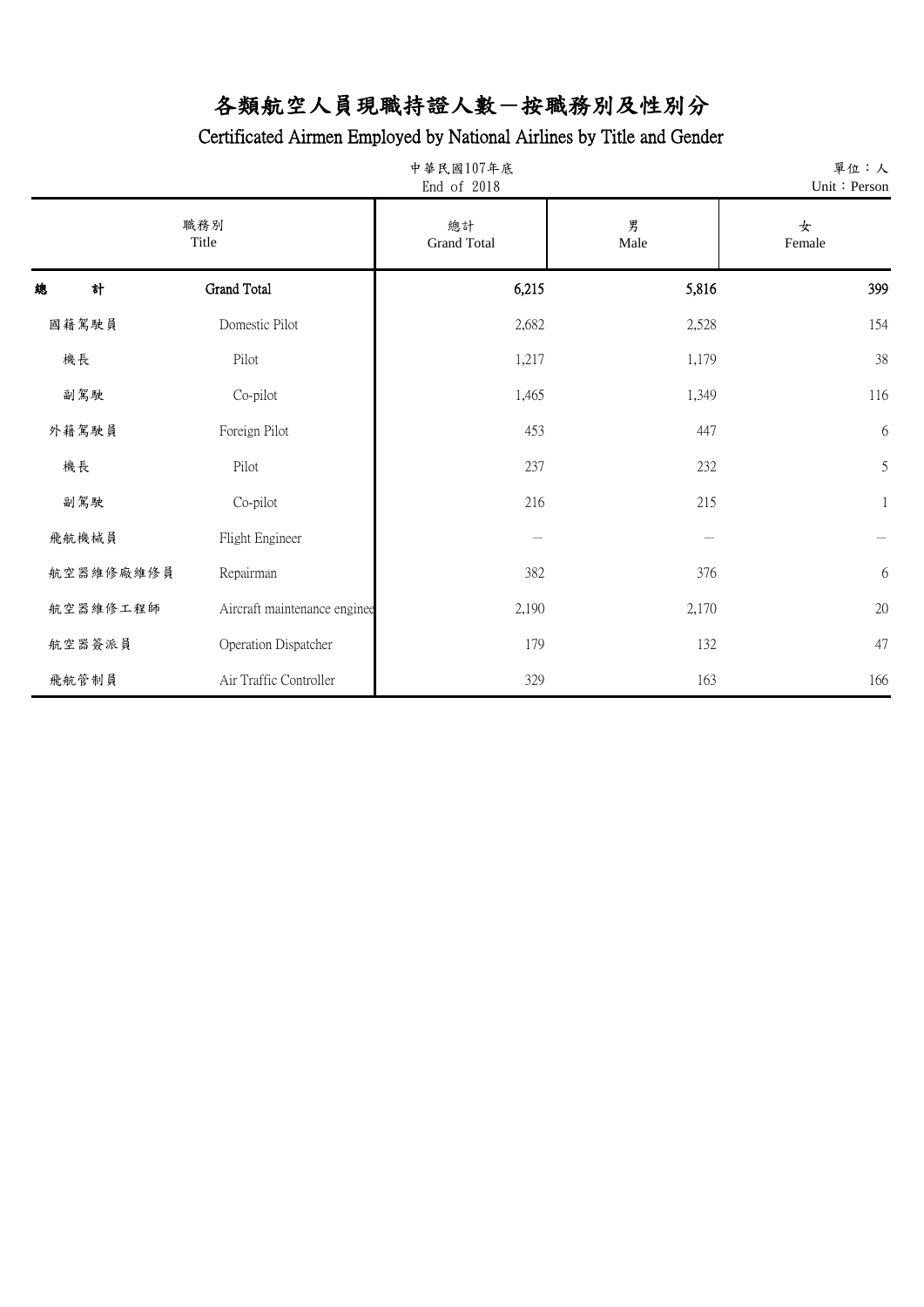| 中華民國106年底<br>End of 2017 |                              |                          |           | 單位:人<br>Unit: Person |
|--------------------------|------------------------------|--------------------------|-----------|----------------------|
| 職務別<br>Title             |                              | 總計<br><b>Grand Total</b> | 男<br>Male | 女<br>Female          |
| 計<br>總                   | Grand Total                  | 6,119                    | 5,751     | 368                  |
| 國籍駕駛員                    | Domestic Pilot               | 2,526                    | 2,394     | 132                  |
| 機長                       | Pilot                        | 1,180                    | 1,146     | 34                   |
| 副駕駛                      | Co-pilot                     | 1,346                    | 1,248     | 98                   |
| 外籍駕駛員                    | Foreign Pilot                | 460                      | 455       | 5                    |
| 機長                       | Pilot                        | 232                      | 229       | $\mathfrak{Z}$       |
| 副駕駛                      | Co-pilot                     | 228                      | 226       | $\sqrt{2}$           |
| 飛航機械員                    | Flight Engineer              |                          |           |                      |
| 航空器維修廠維修員                | Repairman                    | 380                      | 374       | $\boldsymbol{6}$     |
| 航空器維修工程師                 | Aircraft maintenance enginee | 2,261                    | 2,242     | 19                   |
| 航空器簽派員                   | Operation Dispatcher         | 169                      | 127       | 42                   |
| 飛航管制員                    | Air Traffic Controller       | 323                      | 159       | 164                  |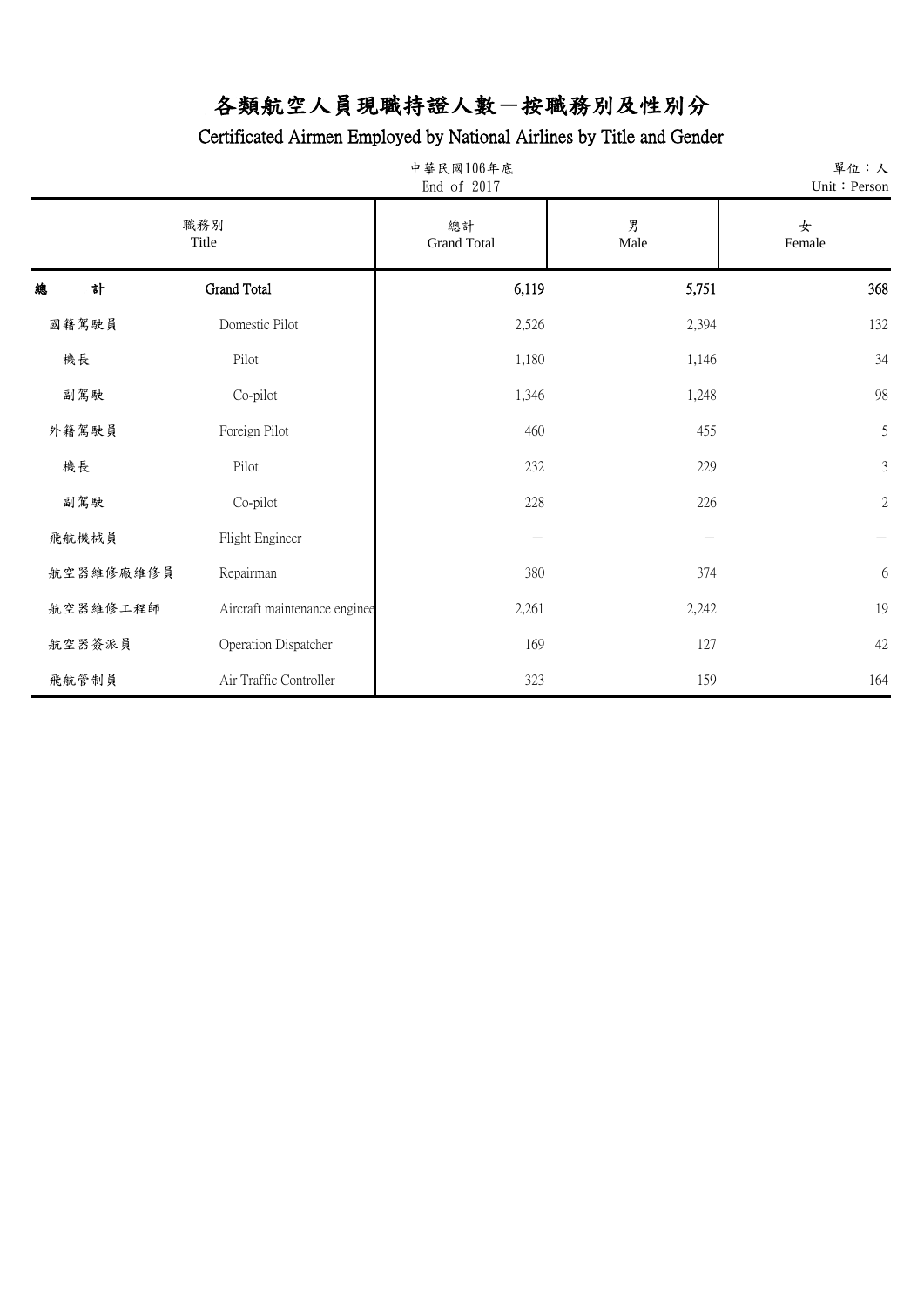| 中華民國105年底<br>End of 2016 |                              |                          | 單位:人<br>Unit: Person |                |
|--------------------------|------------------------------|--------------------------|----------------------|----------------|
| 職務別<br>Title             |                              | 總計<br><b>Grand Total</b> | 男<br>Male            | 女<br>Female    |
| 計<br>總                   | Grand Total                  | 6,095                    | 5,769                | 326            |
| 國籍駕駛員                    | Domestic Pilot               | 2,402                    | 2,288                | 114            |
| 機長                       | Pilot                        | 1,155                    | 1,125                | 30             |
| 副駕駛                      | Co-pilot                     | 1,247                    | 1,163                | 84             |
| 外籍駕駛員                    | Foreign Pilot                | 471                      | 467                  | $\overline{4}$ |
| 機長                       | Pilot                        | 236                      | 236                  |                |
| 副駕駛                      | Co-pilot                     | 235                      | 231                  | $\overline{4}$ |
| 飛航機械員                    | Flight Engineer              |                          |                      |                |
| 航空器維修廠維修員                | Repairman                    | 382                      | 377                  | 5              |
| 航空器維修工程師                 | Aircraft maintenance enginee | 2,364                    | 2,348                | 16             |
| 航空器簽派員                   | Operation Dispatcher         | 168                      | 132                  | 36             |
| 飛航管制員                    | Air Traffic Controller       | 308                      | 157                  | 151            |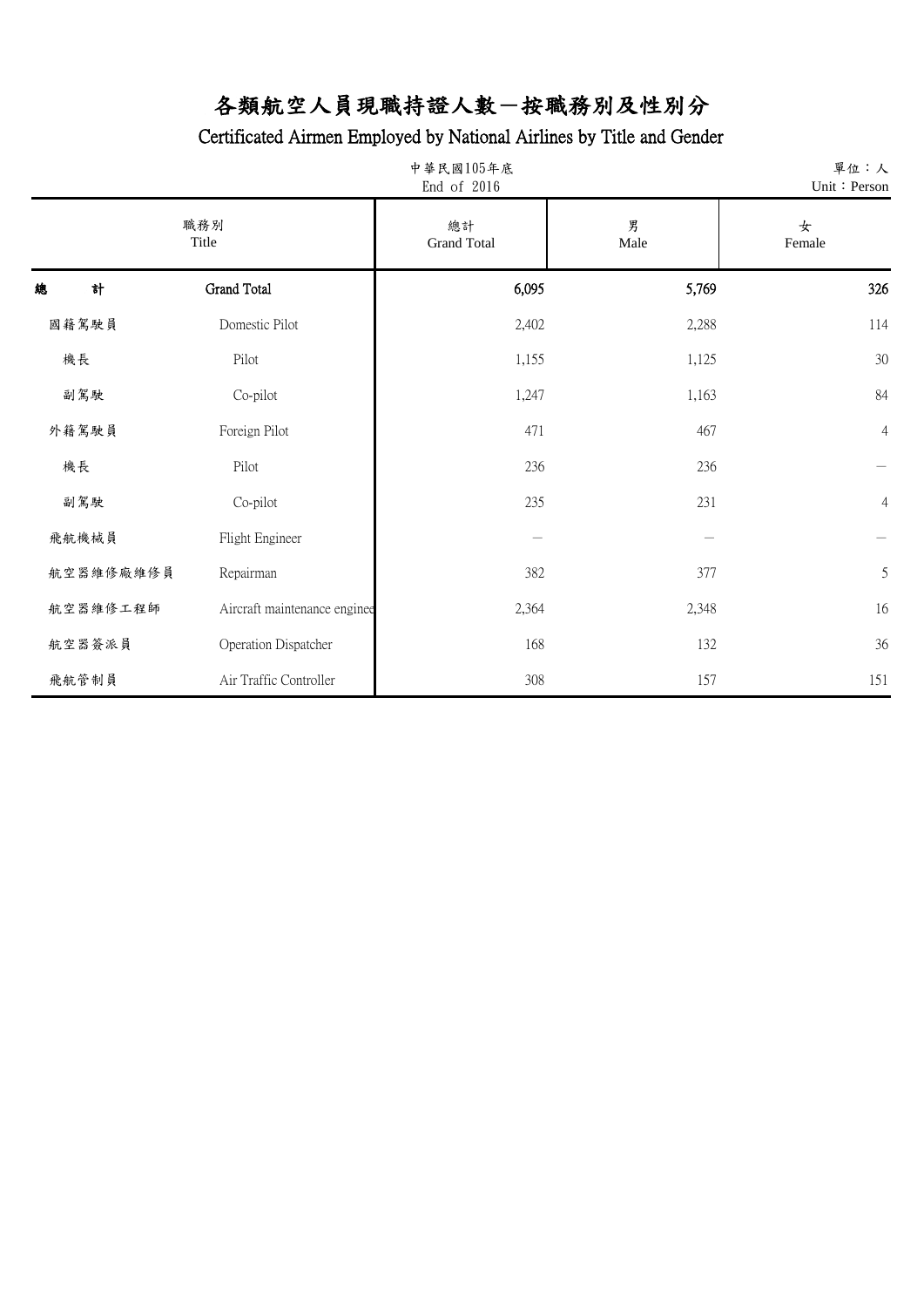| 中華民國104年底<br>End of 2015 |                              |                          |           | 單位:人<br>Unit: Person |
|--------------------------|------------------------------|--------------------------|-----------|----------------------|
| 職務別<br>Title             |                              | 總計<br><b>Grand Total</b> | 男<br>Male | 女<br>Female          |
| 計<br>總                   | Grand Total                  | 5,919                    | 5,600     | 319                  |
| 國籍駕駛員                    | Domestic Pilot               | 2,326                    | 2,214     | 112                  |
| 機長                       | Pilot                        | 1,111                    | 1,080     | 31                   |
| 副駕駛                      | Co-pilot                     | 1,215                    | 1,134     | 81                   |
| 外籍駕駛員                    | Foreign Pilot                | 359                      | 356       | $\mathfrak{Z}$       |
| 機長                       | Pilot                        | 202                      | 202       |                      |
| 副駕駛                      | Co-pilot                     | 157                      | 154       | $\mathfrak{Z}$       |
| 飛航機械員                    | Flight Engineer              |                          |           |                      |
| 航空器維修廠維修員                | Repairman                    | 372                      | 368       | $\overline{4}$       |
| 航空器維修工程師                 | Aircraft maintenance enginee | 2,378                    | 2,361     | 17                   |
| 航空器簽派員                   | Operation Dispatcher         | 178                      | 141       | 37                   |
| 飛航管制員                    | Air Traffic Controller       | 306                      | 160       | 146                  |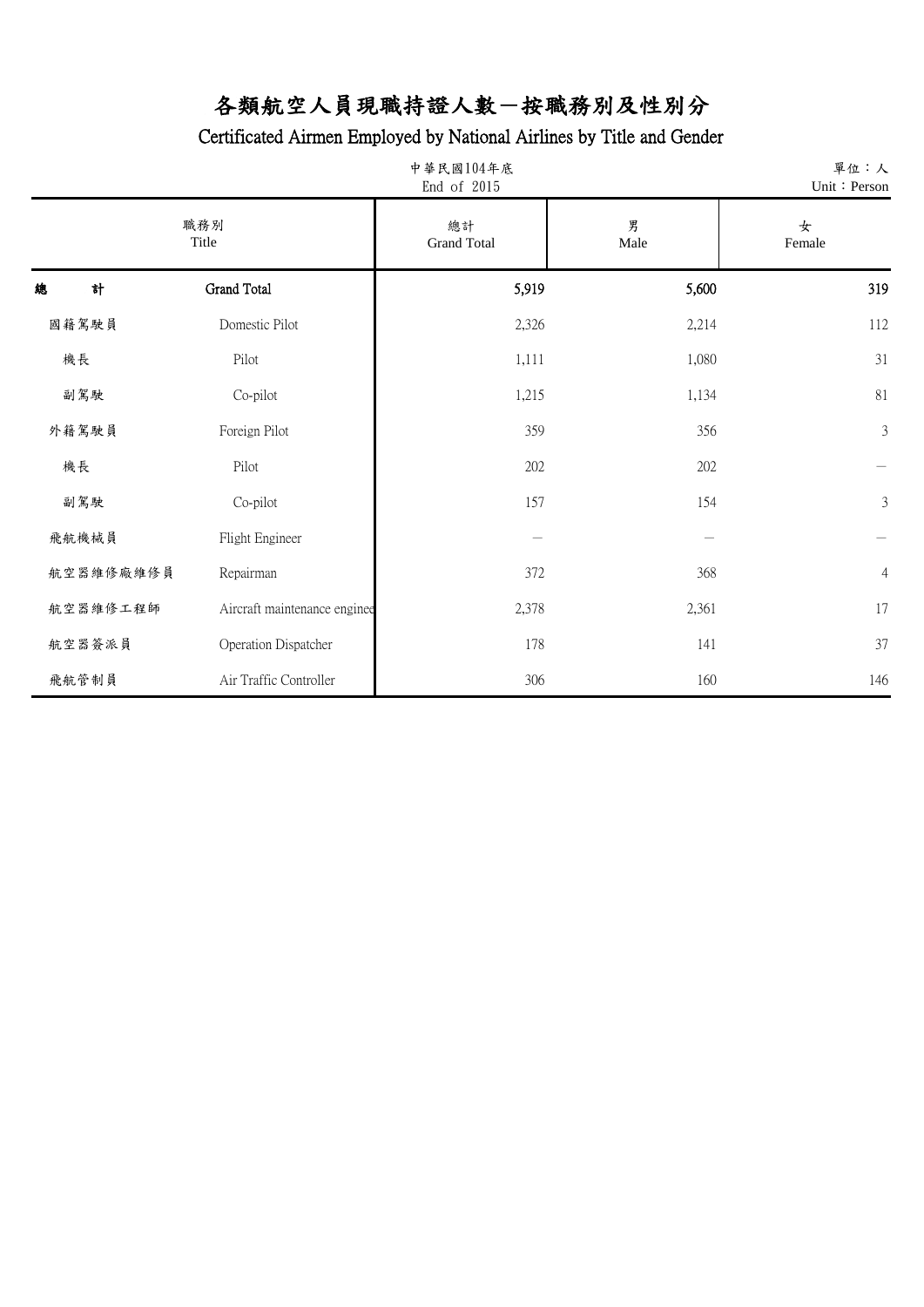| 中華民國103年底<br>End of 2014 |                              |                          | 單位:人<br>Unit: Person |              |
|--------------------------|------------------------------|--------------------------|----------------------|--------------|
|                          | 職務別<br>Title                 | 總計<br><b>Grand Total</b> | 男<br>Male            | 女<br>Female  |
| 計<br>總                   | Grand Total                  | 5,650                    | 5,348                | 302          |
| 國籍駕駛員                    | Domestic Pilot               | 2,151                    | 2,050                | 101          |
| 機長                       | Pilot                        | 1,049                    | 1,025                | 24           |
| 副駕駛                      | Co-pilot                     | 1,102                    | 1,025                | 77           |
| 外籍駕駛員                    | Foreign Pilot                | 261                      | 260                  | $\mathbf{1}$ |
| 機長                       | Pilot                        | 136                      | 136                  |              |
| 副駕駛                      | Co-pilot                     | 125                      | 124                  | $\mathbf{1}$ |
| 飛航機械員                    | Flight Engineer              |                          |                      |              |
| 航空器維修廠維修員                | Repairman                    | 366                      | 361                  | 5            |
| 航空器維修工程師                 | Aircraft maintenance enginee | 2,388                    | 2,372                | 16           |
| 航空器簽派員                   | Operation Dispatcher         | 173                      | 142                  | 31           |
| 飛航管制員                    | Air Traffic Controller       | 311                      | 163                  | 148          |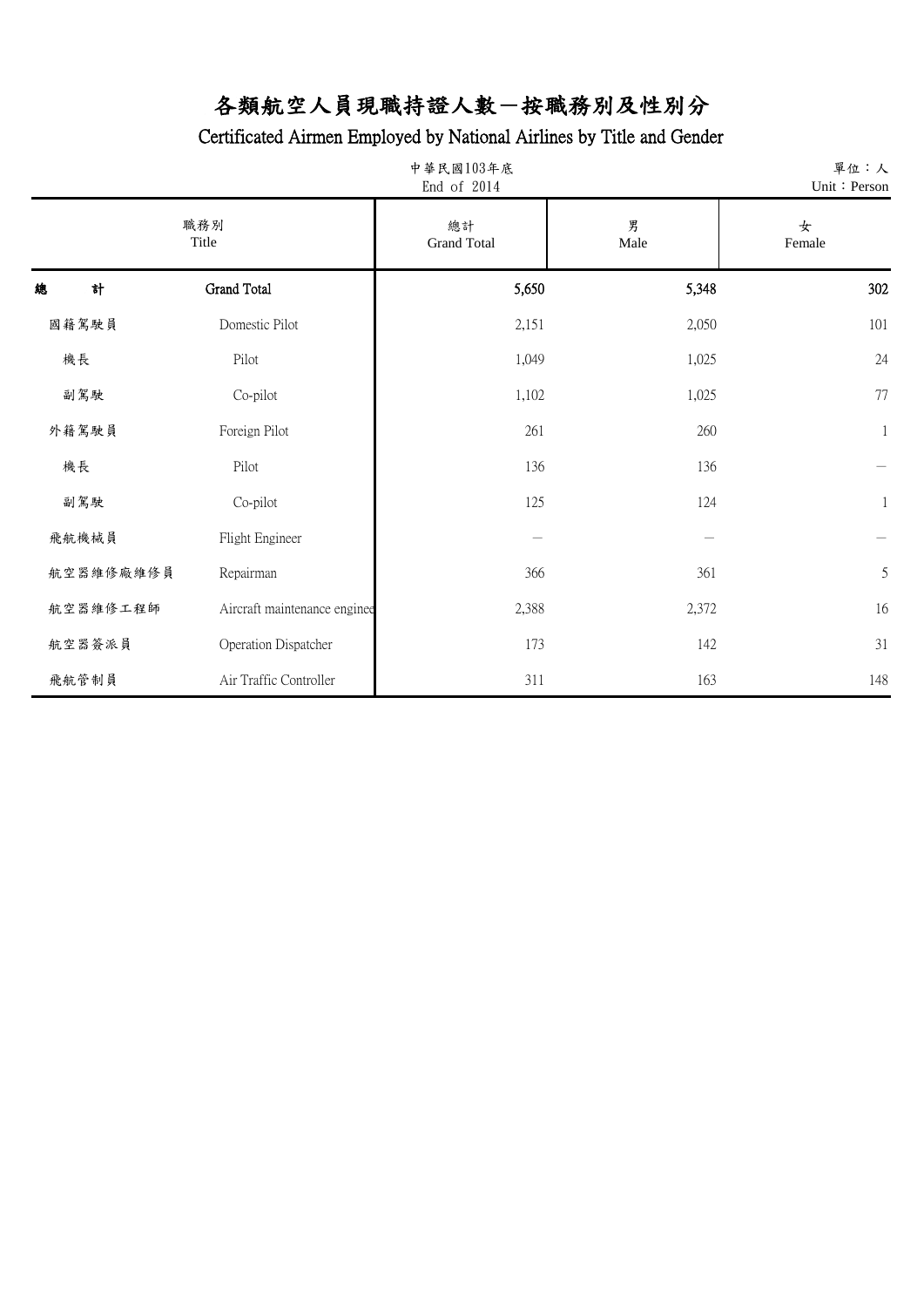| 中華民國102年底<br>End of 2013 |                              |                          | 單位:人<br>Unit: Person |                |
|--------------------------|------------------------------|--------------------------|----------------------|----------------|
| 職務別<br>Title             |                              | 總計<br><b>Grand Total</b> | 男<br>Male            | 女<br>Female    |
| 計<br>總                   | Grand Total                  | 5,532                    | 5,241                | 291            |
| 國籍駕駛員                    | Domestic Pilot               | 2,048                    | 1,956                | 92             |
| 機長                       | Pilot                        | 984                      | 962                  | 22             |
| 副駕駛                      | Co-pilot                     | 1,064                    | 994                  | 70             |
| 外籍駕駛員                    | Foreign Pilot                | 270                      | 267                  | $\mathfrak{Z}$ |
| 機長                       | Pilot                        | 153                      | 153                  |                |
| 副駕駛                      | Co-pilot                     | 117                      | 114                  | $\mathfrak{Z}$ |
| 飛航機械員                    | Flight Engineer              |                          |                      |                |
| 航空器維修廠維修員                | Repairman                    | 352                      | 348                  | $\overline{4}$ |
| 航空器維修工程師                 | Aircraft maintenance enginee | 2,386                    | 2,374                | 12             |
| 航空器簽派員                   | Operation Dispatcher         | 174                      | 142                  | 32             |
| 飛航管制員                    | Air Traffic Controller       | 302                      | 154                  | 148            |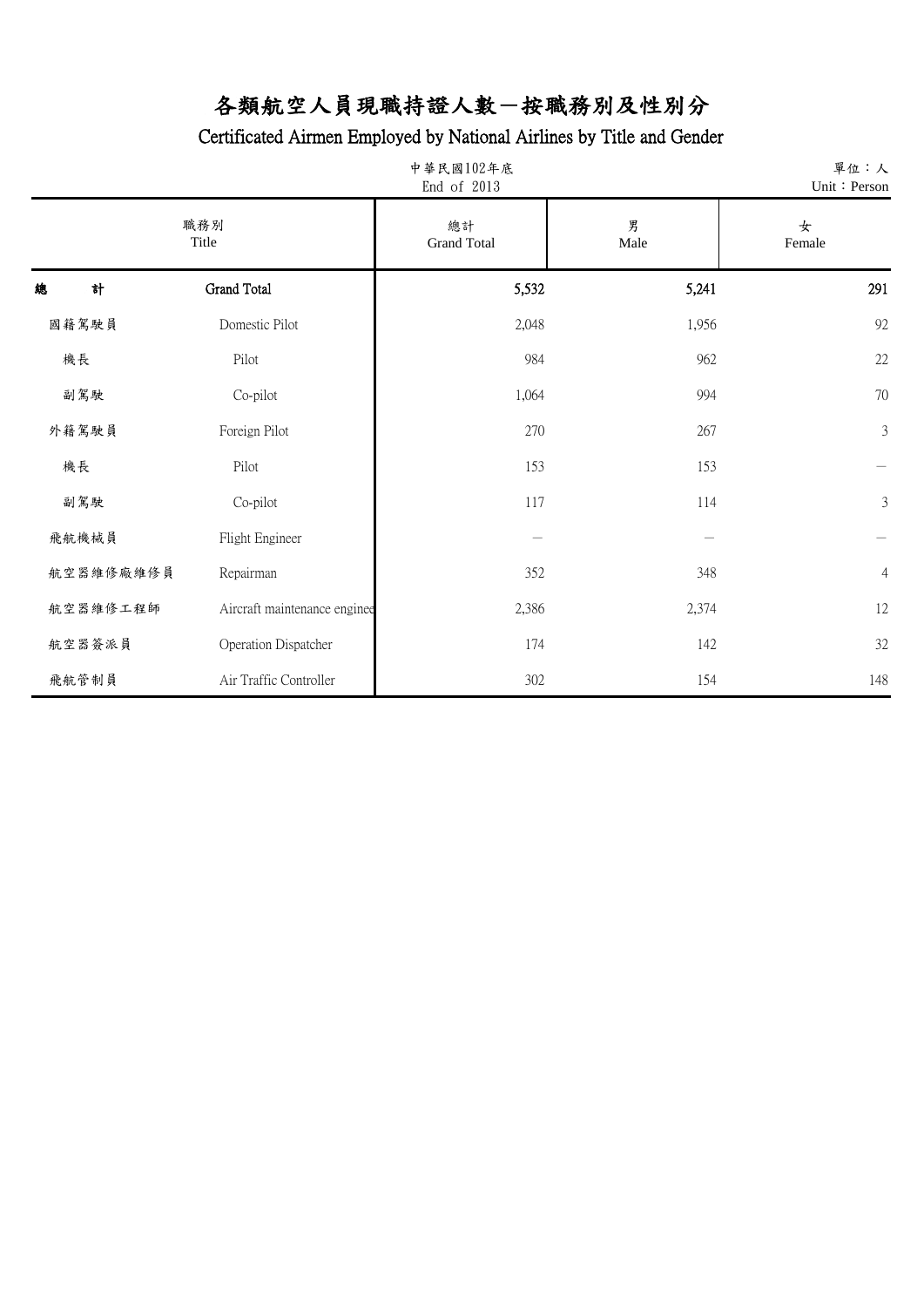|   | 中華民國101年底<br>End of 2012 |                              |                          | 單位:人<br>Unit: Person |                |
|---|--------------------------|------------------------------|--------------------------|----------------------|----------------|
|   | 職務別<br>Title             |                              | 總計<br><b>Grand Total</b> | 男<br>Male            | 女<br>Female    |
| 總 | 計                        | Grand Total                  | 5,429                    | 5,149                | 280            |
|   | 國籍駕駛員                    | Domestic Pilot               | 1,972                    | 1,886                | 86             |
|   | 機長                       | Pilot                        | 937                      | 924                  | 13             |
|   | 副駕駛                      | Co-pilot                     | 1,035                    | 962                  | 73             |
|   | 外籍駕駛員                    | Foreign Pilot                | 279                      | 275                  | $\overline{4}$ |
|   | 機長                       | Pilot                        | 151                      | 151                  |                |
|   | 副駕駛                      | Co-pilot                     | 128                      | 124                  | $\overline{4}$ |
|   | 飛航機械員                    | Flight Engineer              |                          |                      |                |
|   | 航空器維修廠維修員                | Repairman                    | 374                      | 369                  | $\mathfrak s$  |
|   | 航空器維修工程師                 | Aircraft maintenance enginee | 2,327                    | 2,317                | 10             |
|   | 航空器簽派員                   | Operation Dispatcher         | 173                      | 144                  | 29             |
|   | 飛航管制員                    | Air Traffic Controller       | 304                      | 158                  | 146            |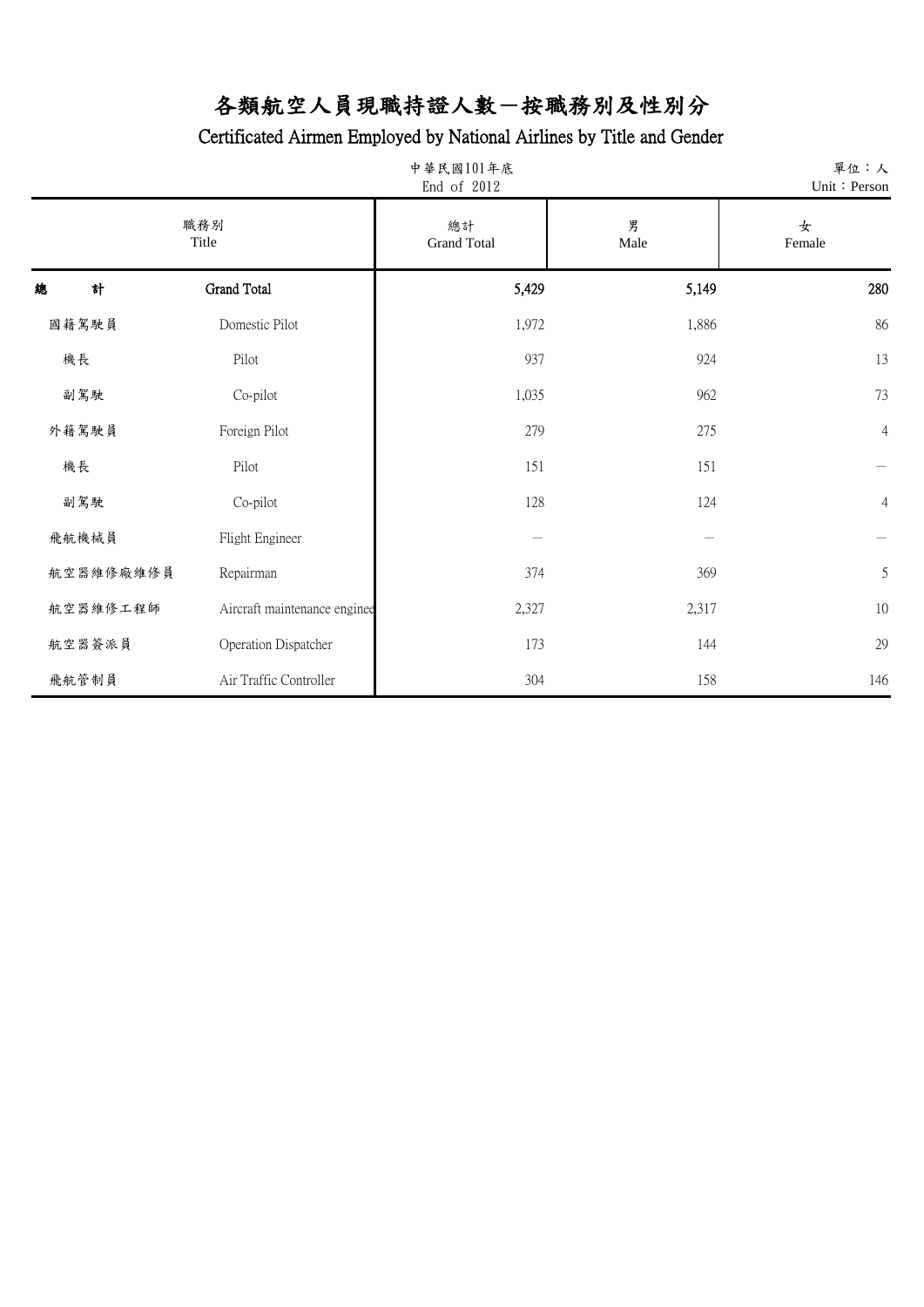| 中華民國100年底<br>End of 2011 |                              |                          | 單位:人<br>Unit: Person |                |
|--------------------------|------------------------------|--------------------------|----------------------|----------------|
| 職務別<br>Title             |                              | 總計<br><b>Grand Total</b> | 男<br>Male            | 女<br>Female    |
| 計<br>總                   | Grand Total                  | 5,188                    | 4,928                | 260            |
| 國籍駕駛員                    | Domestic Pilot               | 1,834                    | 1,764                | 70             |
| 機長                       | Pilot                        | 823                      | 814                  | 9              |
| 副駕駛                      | Co-pilot                     | 1,011                    | 950                  | 61             |
| 外籍駕駛員                    | Foreign Pilot                | 263                      | 259                  | $\overline{4}$ |
| 機長                       | Pilot                        | 148                      | 148                  |                |
| 副駕駛                      | Co-pilot                     | 115                      | 111                  | $\overline{4}$ |
| 飛航機械員                    | Flight Engineer              |                          |                      |                |
| 航空器維修廠維修員                | Repairman                    | 327                      | 322                  | 5              |
| 航空器維修工程師                 | Aircraft maintenance enginee | 2,295                    | 2,286                | 9              |
| 航空器簽派員                   | Operation Dispatcher         | 168                      | 144                  | 24             |
| 飛航管制員                    | Air Traffic Controller       | 301                      | 153                  | 148            |